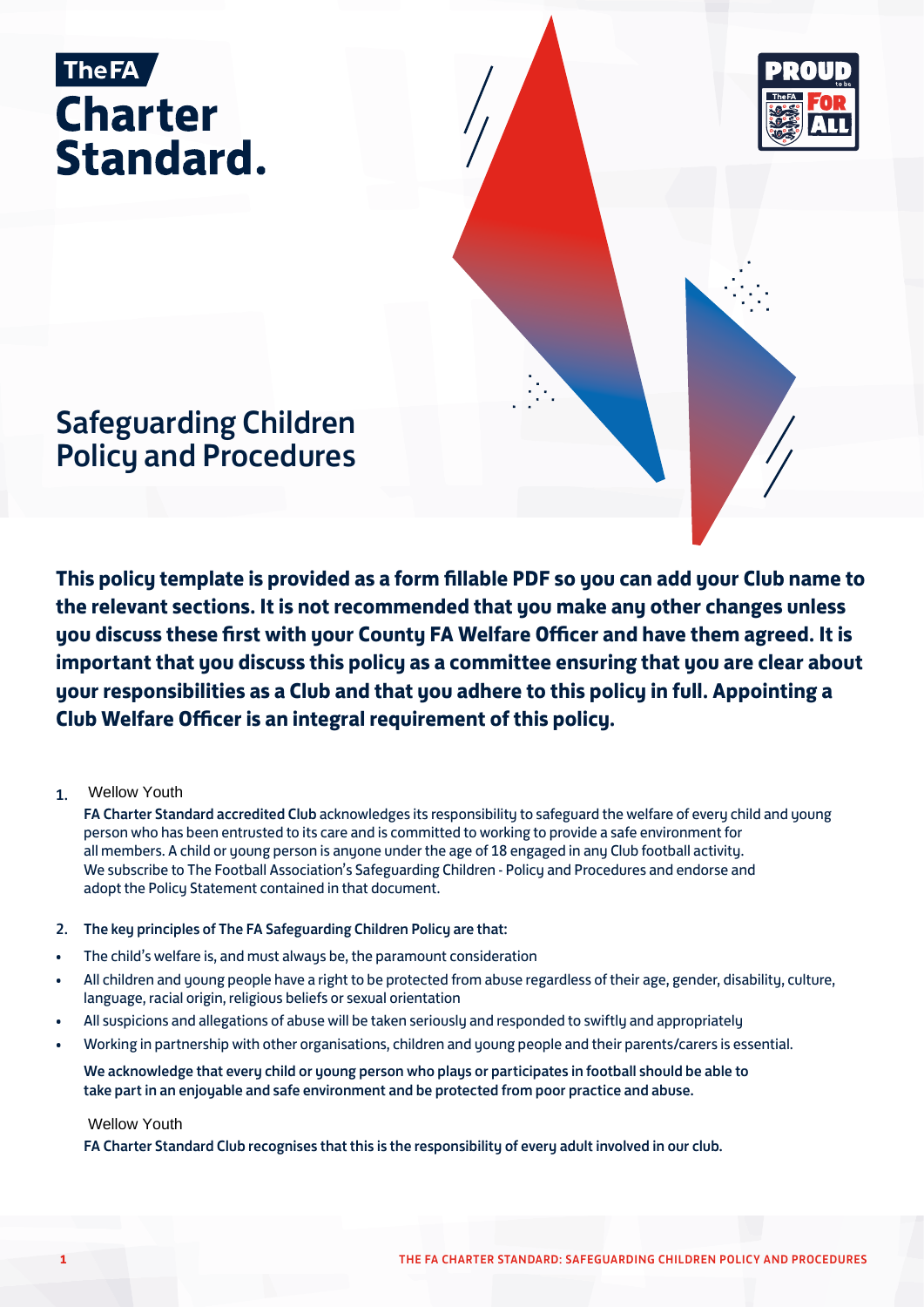### 3. Wellow Youth

FA Charter Standard accredited Club has a role to play in safeguarding the welfare of all children and young people by protecting them from physical, sexual or emotional harm and from neglect or bullying. It is noted and accepted that The Football Association's Child Protection Regulation (see The FA Handbook) applies to everyone in football whether in a paid orvoluntary capacity. This means whether you are a volunteer, match official, helper on club tours, football coach, club official or medical staff.

### 4. We endorse and adopt The FA's Responsible Recruitment guidelines for recruiting volunteers and we will:

- Develop a role profile
- Request identification documents
- As a minimum meet and chat with the applicant(s) and where possible conduct interviews before appointing
- Request and follow up with two references before appointing
- Require an FA CRB Unit Enhanced Disclosure where appropriate in line with FA guidelines.

All our current members who are regularly caring for, supervising, training or being in sole charge of children and young people will be required to complete a CRB Enhanced Disclosure via The FA CRB Unit. If there are concerns regarding the appropriateness of an individual who is already involved or who has approached us to become part of our club, guidance will be sought from The Football Association. It is noted and accepted that The FA will consider the relevance and signifi cance of the information obtained via The FA CRB Unit Enhanced CRB Disclosure and that all decisions will be made in the best interests of children and young people.

It is accepted that The FA aims to prevent people with a history of relevant and significant off ending from having contact with children or young people and the opportunity to influence policies or practice with children or young people. This is to prevent direct sexual or physical harm to children and to minimise the risk of 'grooming' within football.

Please note: The policy on CRB Enhanced Disclosures will be subject to change, in light of the Protection of Freedoms Act 2012. Further information will be provided on this via TheFA.com and via the County FA Welfare Officers.

#### 5. Wellow Youth

FA Charter Standard accredited Club supports The FA's Whistle blowing Policy. Any adult or young person with concerns about a colleague can 'whistle blow' by contacting The FA Safeguarding Team on 0844 980 8200 4787, by writing to The FA Case Manager at The Football Association, Wembley Stadium, PO Box 1966, London SW10 9EQ or alternatively by going direct to the Police, Children's Social Care or the NSPCC. Our club encourages everyone to know about this information and utilise it if necessary.

#### 6. Wellow Youth

FA Charter Standard accredited Club has appointed a Club Welfare Officer (CWO) in line with The FA's role profile and required completion of the Safeguarding Children and Welfare Offi cers Workshop. The post holder will be involved with Welfare Officer training provided by The FA and/or CFA. The CWO is the fi rst point of contact for all Club committee members regarding concerns about the welfare of any child or young person. The CWO will liaise directly with the CFA Welfare Officer and will be familiar with the procedures for referring any concerns. They will also play a proactive role in increasing awareness of Respect, poor practice and abuse amongst their Club members.

- 7. We acknowledge and endorse The FA's identification of bullying as a category of abuse. Bullying of any kind is not acceptable in our league. If bullying does occur, all players or parents/carers should be able to tell and know that incidents will be dealt with promptly. Incidents need to be reported to the CWO or alternatively, in cases of serious bullying, we may contact the CFA Welfare Officer.
- 8. Respect codes of conduct for Players, Parents/Spectators, Officials and Coaches have been implemented by our Club. In order to validate these Respect codes of conduct the Club has clear actions it will take regarding repeated or serious misconduct at Club level and acknowledges the possibility of potential sanctions which may be implemented by the CFA in more serious circumstances. All registering members will be required to adopt the Respect codes.